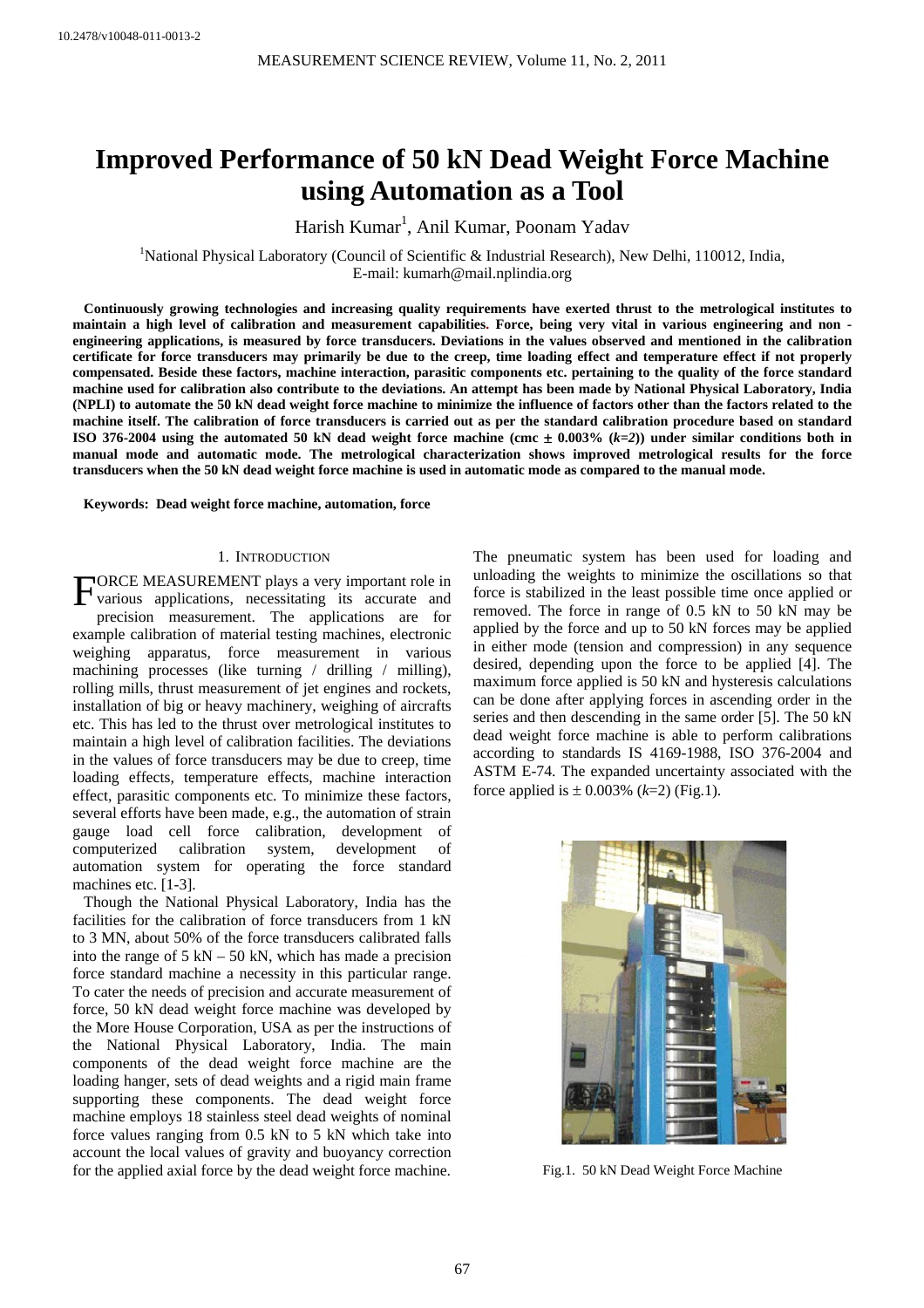The 50 kN dead weight force machine has been used for calibration as per the standard calibration procedure based on standard ISO 376-2004<sup>6</sup>. The automated force machine has been used to calibrate two precision force transducers of 20 kN and 50 kN capacity in manual mode and automatic mode. The comparison of metrological characterization in the form of relative repeatability error and the relative reproducibility error has been presented and the effect of automation over the performance of the 50 kN dead weight force machine has been discussed here.

# 2. AUTOMATION OF 50 KN DEAD WEIGHT FORCE MACHINE

Calibration procedure is generally monotonous and labour intensive. Any mistake during the calibration may lead to improper metrological characterization including wrong uncertainty evaluation and classification of the force transducer under calibration. Human interference also plays a vital role in the calibration process if the measurements are carried out manually. Hence, efforts have been made for a computerized calibration system [2-3]. Taking care of these views, NPLI has automated a 50kN dead weight force machine by customized hardware and software so that calibration can be carried out with the least possible human interference using the standard calibration procedure. The actuation of pneumatically operated solenoid valves is done through embedded server to a relay unit. The embedded server, based on micro controllers, real time operating system and semi-conductor based memory, has longer reliability. The interaction of the embedded server with the computer is through RS 232 port following the standard protocol. While interfacing, Data Bits, Baud Rate, Echo, Stop Bits, Com Port, Flow Control, Indicator Port and Digital Indicator need to be specified. The control software is a graphic user interface based user-friendly software with help facility of the user manual. Various parameters like waiting time, angle and sequence of weights need to be defined before the calibration. A high resolution digital indicator (Model DK 38, HBM Germany make) having good stability and a resolution of 5 ppm with a data sampling rate of 50 Hz has been used for indicating the reading of the force transducer.

#### 3. OPERATION OF AUTOMATED CALIBRATION SYSTEM

The operation of automated calibration system for force transducers consists of the following stages (Fig.2):

- Select mode manual or automatic
- Fill necessary information about force transducer, capacity, calibrated for etc.
- Select force to be applied, sequence of force steps, waiting time at no load / full load, waiting time in between force steps
- Select the operation preloading / get reading
- Calibrate the force transducer as per the standard procedure
- Summarizing the calibration observations
- Uncertainty evaluation
- Preparation of calibration reports and classification of force transducer
- Importing results in the form of MS Excel file

In manual mode, the operator has to apply forces after the preset time interval, while in automatic mode the computer itself controls the system and force is applied after the preset time interval and reading is stored.



Fig.2. Menu to Control / Monitor the Observations during Calibration

# 4. CALIBRATION USING MANUAL & AUTOMATIC MODE

Two precision force transducers of 20 kN and 50 kN capacity (compression type) were selected for calibration using 50 kN dead weight force machine. The force transducers have the uncertainty of measurement  $\pm 0.004\%$ and  $\pm$  0.005% (at  $k = 2$ ), respectively. Both force transducers were calibrated as per the standard calibration procedure according to ISO 376-2004 for manual mode as well as automatic mode under controlled atmosphere, with temperature  $23 \pm 1$ °C and relative humidity  $50 \pm 10$ % [5]. The calibration was conducted for 10% - 100% of the capacity of the force transducers with 10% incremental steps. The time interval between the readings was maintained at 30 seconds.

The calibration procedure is as follows:

• The digital indicator was switched on for 30 minutes to warm up and stabilized for no load output before the start of the calibration. The no load output was noted (before taring) and the calibration signal was noted.

 Before the application of the calibration forces, the force transducer was preloaded thrice to its maximum capacity and kept at full load for 90 seconds.

 The calibration of the force transducer has been done in tension mode as well as compression mode.

 The calibration was carried out by applying two series of calibration forces in ascending order from 10% to 100% in steps of 10% at initial position, considered  $0^\circ$ .

 Two series of calibration forces have been applied at rotation positions  $120^{\circ}$  and  $240^{\circ}$ .

 The force transducer was subjected to the full load once for about 90 seconds each time before starting the calibration to the new position.

■ Between the loadings, readings corresponding to no load after waiting at least 30 seconds for the return to zero were noted.

The observed data has been tabulated and used to evaluate the relative error due to repeatability and reproducibility for the force transducers [7-9]. The relative errors, due to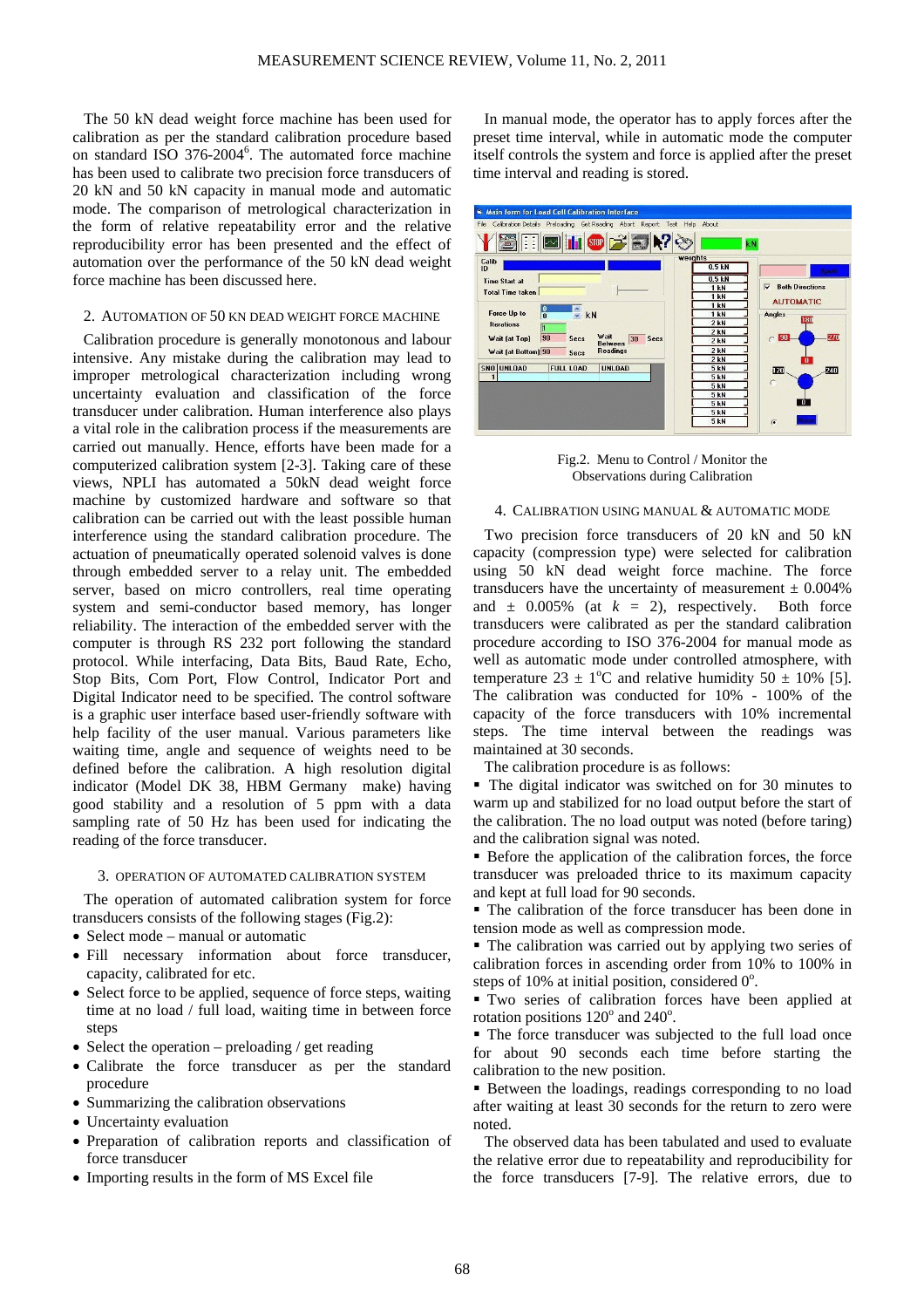repeatability and reproducibility, have been plotted for the force transducers in manual mode and automatic mode and are summarized in form of plots (Fig.3-6). The relative errors for the 50 kN force transducers have been plotted in range of  $20 \text{ kN} - 50 \text{ kN}$  only as up to as  $20 \text{ kN}$ , the force transducer of 20 kN capacity has been considered. Relative error due to repeatability has been computed by taking into account the readings of force transducers at  $0^\circ$ , while the relative error due to reproducibility has been computed by taking the readings of force transducers at different positions, e.g.,  $0^\circ$ ,  $120^\circ$  and  $240^\circ$ , into account.



Fig.3. Repeatability Error for Manual & Automatic Mode (20 kN Force Transducer)



Fig.4. Reproducibility Error for Manual & Automatic Mode (20 kN Force Transducer)



Fig.5. Repeatability Error for Manual & Automatic Mode (50 kN Force Transducer)



Fig.6. Reproducibility Error for Manual & Automatic Mode (50 kN Force Transducer)

# 5. RESULTS & DISCUSSION

The 50 kN dead weight force machine has been automated and is used for metrological characterization of two precision force transducers of 20 kN and 50 kN capacity, respectively. The results show a distinct variation between the observations for manual mode and automatic mode calibrations of the force transducers. The results indicate about 0.0005% (5ppm) and 0.001% (10 ppm) variations in relative repeatability error and relative reproducibility error of force transducers, respectively, which may primarily be attributed due to the automation of the 50 kN dead weight force machine. Though the differences in the deviations in manual and automatic mode may seem small, they are very significant as the uncertainty of the force transducers is  $\pm$ 0.004% and  $\pm$  0.005% (at  $k = 2$ ), respectively, and they have been found to have stable results over the years. The deviations obtained may be due to minimizing the factors due to human interference and factors other than the standard force machine itself. The factors may further include the errors due to operator while reporting the observations and sometimes may be due to the time interval in force application sequences. The uncertainties caused due to operator are usually dominant and must be evaluated for the given operator, but their evaluation is very difficult.

#### 6. CONCLUSIONS

The two precision force transducers of 20 kN and 50 kN capacity considered for the study have been metrologically studied and their findings are summarized in the form of relative repeatability error and relative reproducibility error for manual and automatic modes of the automated 50 kN dead weight force machine. The repeatability and reproducibility of the force transducers have been calculated and plotted for both modes. The results were obtained for both modes, the automatic mode indicates better metrological results for both force transducers. Hence, the present study discusses that the automation of the 50 kN dead weight force machine and the automated calibration system were able to calibrate the force transducers. The metrological characterization of force transducers using 50 kN dead weight force machine has shown that the automation was able to improve the performance of the force machine by enabling measurements with complex